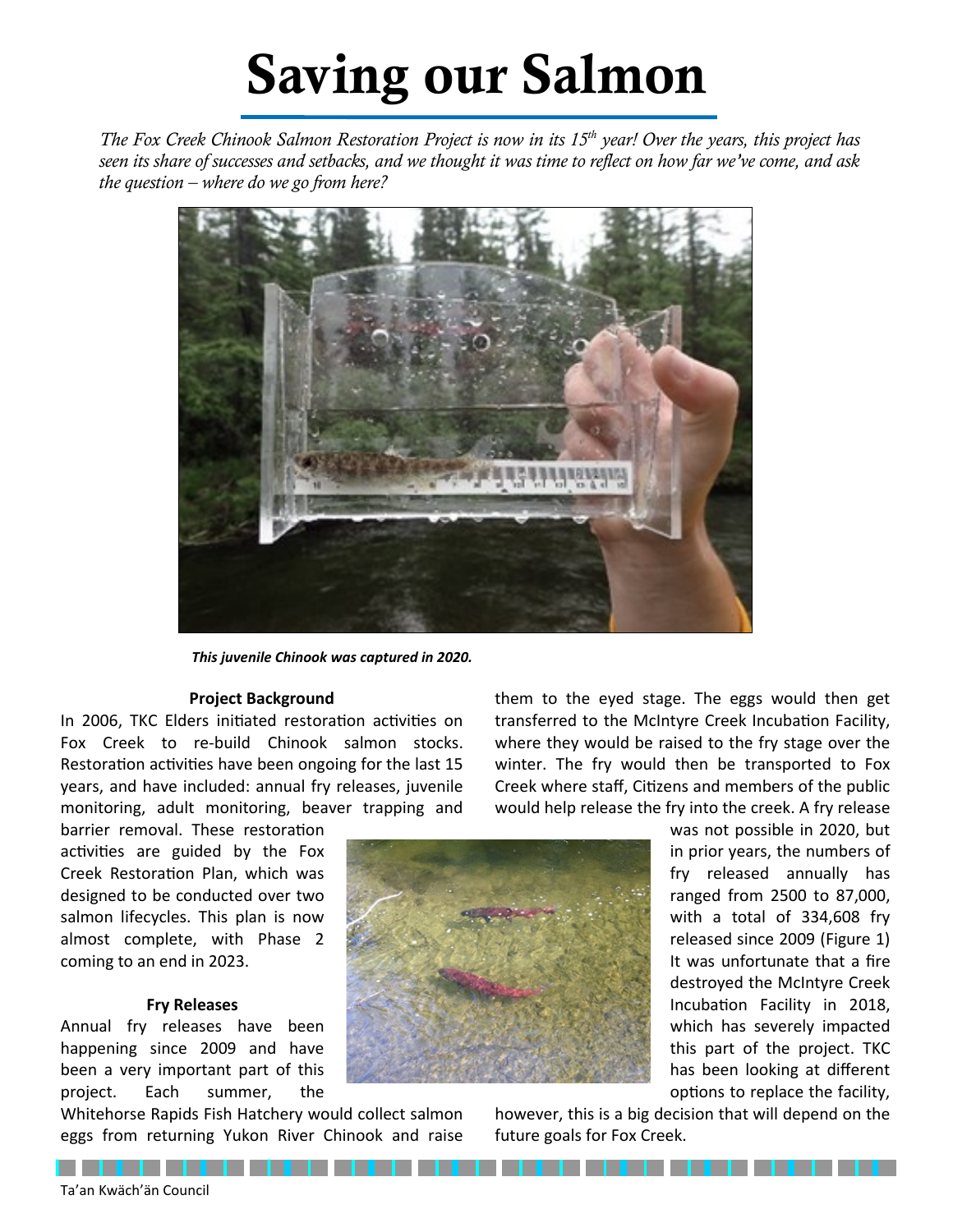#### **Juvenile Monitoring**

Monitoring of juvenile Chinook has been ongoing since the start of the project, and four sites along the creek are monitored monthly during the open water season. Gee traps are set at each site to capture and measure juvenile Chinook and document overwintering success. Both wild and hatchery juveniles have been captured in Gee traps in Fox creek since the fry releases began in 2009. As expected, there were higher numbers of hatchery juveniles captured in most years; however, the number of wild captures increased after 2014, and we assume these to be the progeny of adults that returned to spawn. Some overwintering success of both wild and hatchery juveniles has also been observed, indicating healthy habitat in the creek.



*TKC's summer student Brooklyn Massie, with a juvenile Chinook .*

#### **Adult Monitoring**

Adult Chinook have been observed returning to the creek to spawn since 2013. Until this year, creek walks were the only method being used to look for adults, and the number of adults seen in the creek each year has ranged from 3-42 (Figure 4). This year, TKC piloted a video enumeration weir to better understand the numbers of adults returning to the creek, and whether they are of hatchery or wild origin. The video weir had some technical difficulties, but overall it was a success and a great learning experience we hope to improve in future years.





*Figure 2: Number of adult Chinook returning to Fox Creek.* 



*Coralee Johns and Ta'an youth inspecting the Chinook fry before release, 2016.*



*Frances Woolsey and her granddaughter Cheryl Kates after Frances offered a prayer for the Chinook at the 2018 fry release.*



. . . . . . . . . . . .